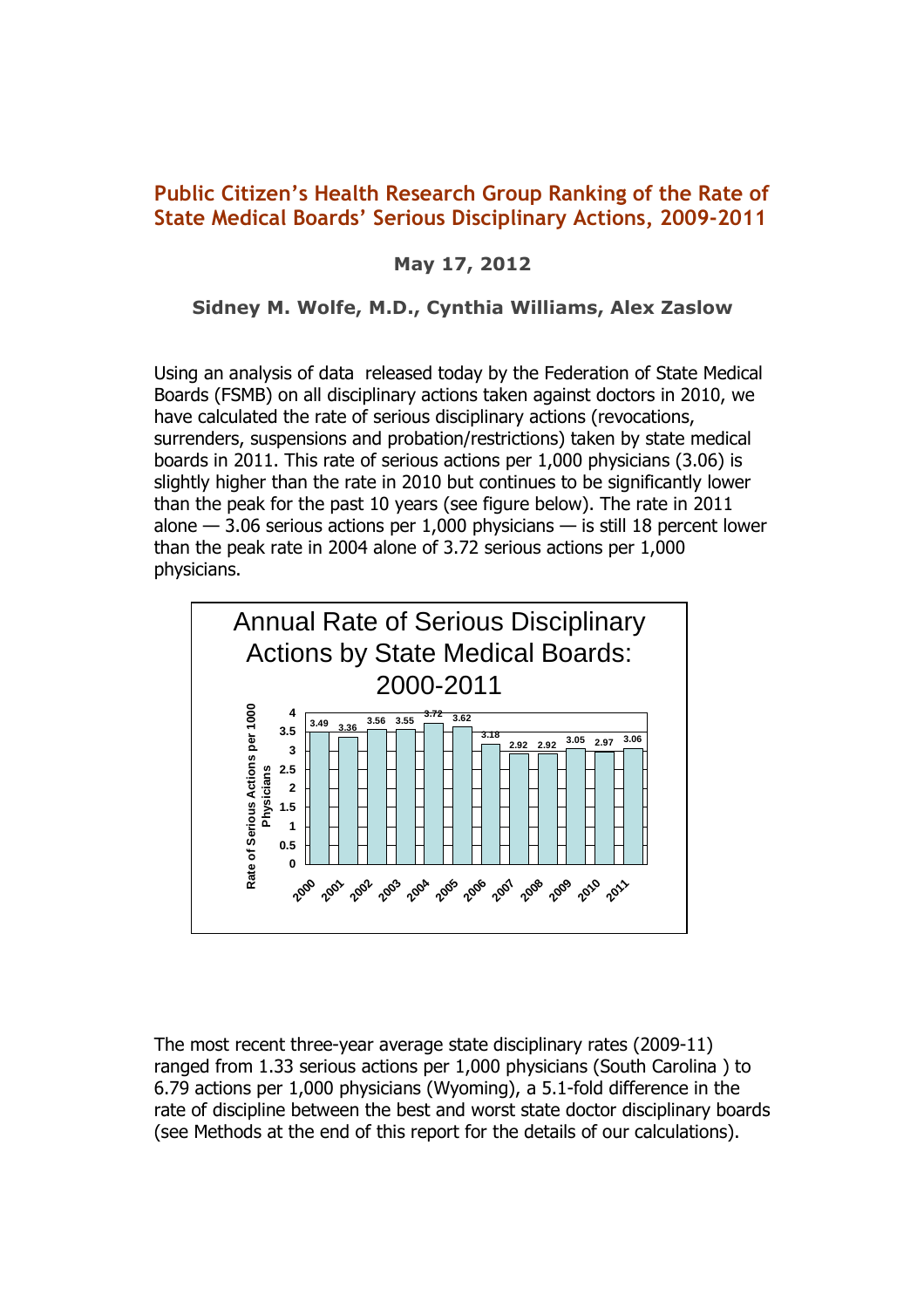**10 Worst States** (lowest three-year rate of serious disciplinary actions)

As can be seen in the table below, the bottom 10 states, those with the lowest serious disciplinary action rates for 2009-11, were (starting with the lowest):

| <b>State</b>         | Actions/1,000 docs<br>2009-11 | Times in bottom 10<br>since 2001-3 |
|----------------------|-------------------------------|------------------------------------|
| South Carolina       | 1.33                          |                                    |
| D.C.                 | 1.47                          |                                    |
| Minnesota            | 1.49                          | 9                                  |
| <b>Massachusetts</b> | 1.66                          | 3                                  |
| Connecticut          | 1.82                          | 6                                  |
| Wisconsin            | 1.90                          | q                                  |
| Rhode Island         | 2.02                          |                                    |
| Nevada               | 2.07                          | 5                                  |
| New Jersey           | 2.26                          |                                    |
| Florida              | 2.28                          |                                    |

This list includes not only small states such as Rhode Island and the District of Columbia but also large states such as Florida, New Jersey, Massachusetts and Minnesota.

The table above shows that three of these 10 states (Minnesota, South Carolina and Wisconsin) have been consistently among the bottom 10 states for each of the last nine three-year periods. In addition, Connecticut has been in the bottom 10 states for each of the last six three-year cycles. Florida has now been in the bottom 10 boards for the last four three-year periods.

This year we have again done further analyses to determine which states have had the largest decreases or increases in their rankings compared to other states between the year of their highest rate and the 2009-11 period. All of the states with the greatest decrease or increase in rankings had considerable changes in the actual rates between their highest year and 2009-11.

As can be seen below, five states had decreases of at least 25 in their ranking of state disciplinary actions from the year of their highest rate until the latest (2009-11) rate.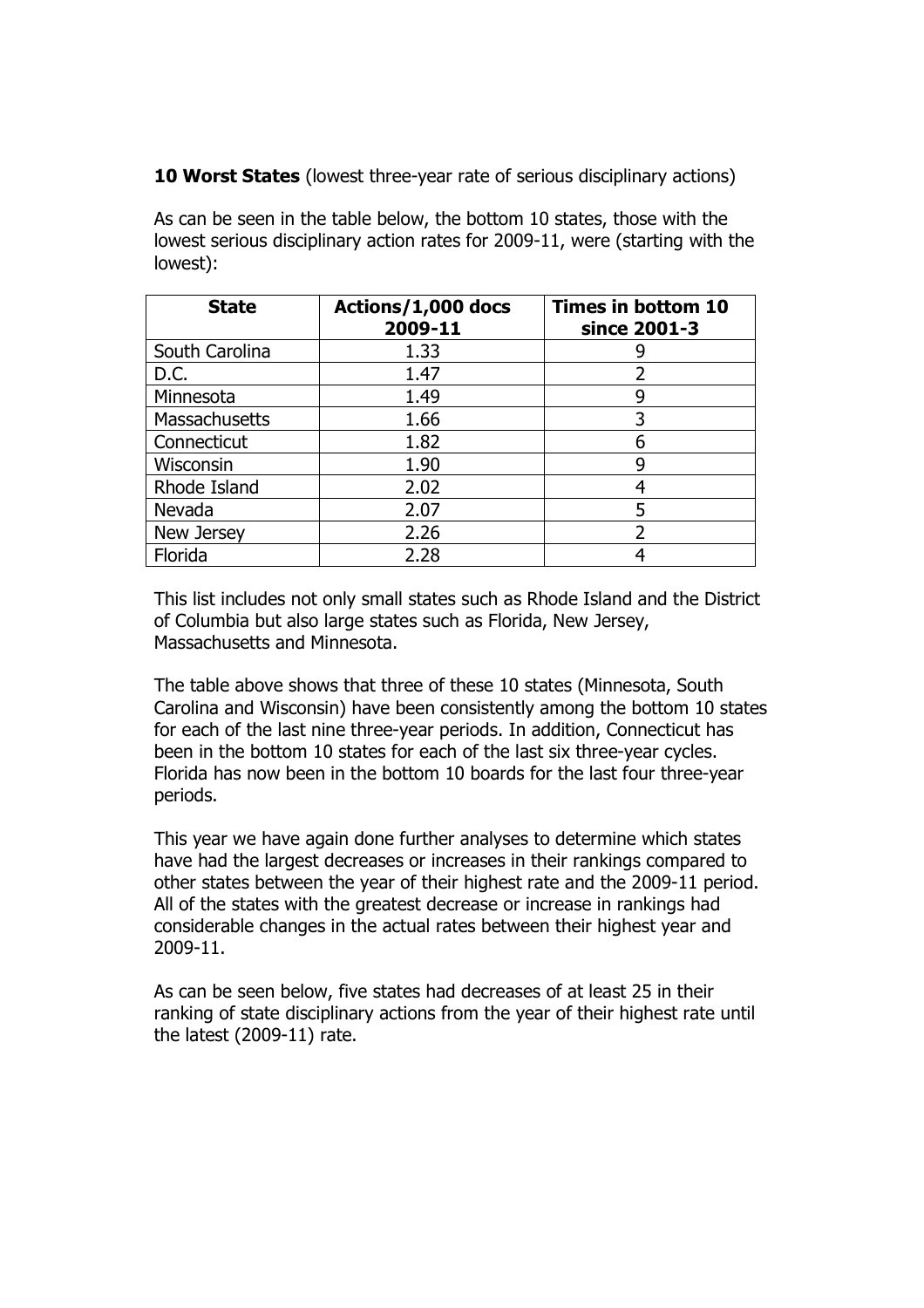### **States with Largest Decreases in Rank for the Rate of Serious Disciplinary Actions from Their Highest Rank to 2009-11**

| <b>State</b>  | <b>Highest rate</b><br>and rank<br>(year) | 2009-11<br>rank | <b>Decrease</b><br>in rank |
|---------------|-------------------------------------------|-----------------|----------------------------|
| Massachusetts | (2004)<br>23                              | 48              | 25                         |
| Missouri      | (2006)                                    | 32              | 26                         |
| Idaho         | (2003)<br>14                              | 41              | 27                         |
| Montana       | (2004)                                    | 38              | 30                         |
| D.C.          | (2009)                                    | 50              | 34                         |

As can be seen in the table above, Massachusetts fell 25 places in ranking from 2002-4 until 2009-11

**10 Best States** (highest three-year rates of serious disciplinary actions)

| <b>State</b>      | Actions/1,000 docs<br>2009-11 | Times in top ten<br>since 2001-3 |
|-------------------|-------------------------------|----------------------------------|
| Wyoming           | 6.79                          |                                  |
| Louisiana         | 5.58                          |                                  |
| Ohio              | 5.52                          | 9                                |
| Delaware          | 5.32                          |                                  |
| <b>New Mexico</b> | 5.28                          |                                  |
| Nebraska          | 4.70                          | 3                                |
| Alaska            | 4.69                          |                                  |
| Oklahoma          | 4.65                          |                                  |
| Washington        | 4.45                          |                                  |
| West Virginia     | 4.32                          |                                  |

The top 10 states for 2009-11 are (in order from the top down):

Table 2 also shows that three of these 10 states (Alaska, Ohio and Oklahoma) have been in the top 10 for all nine of the three-year average periods covered in this report.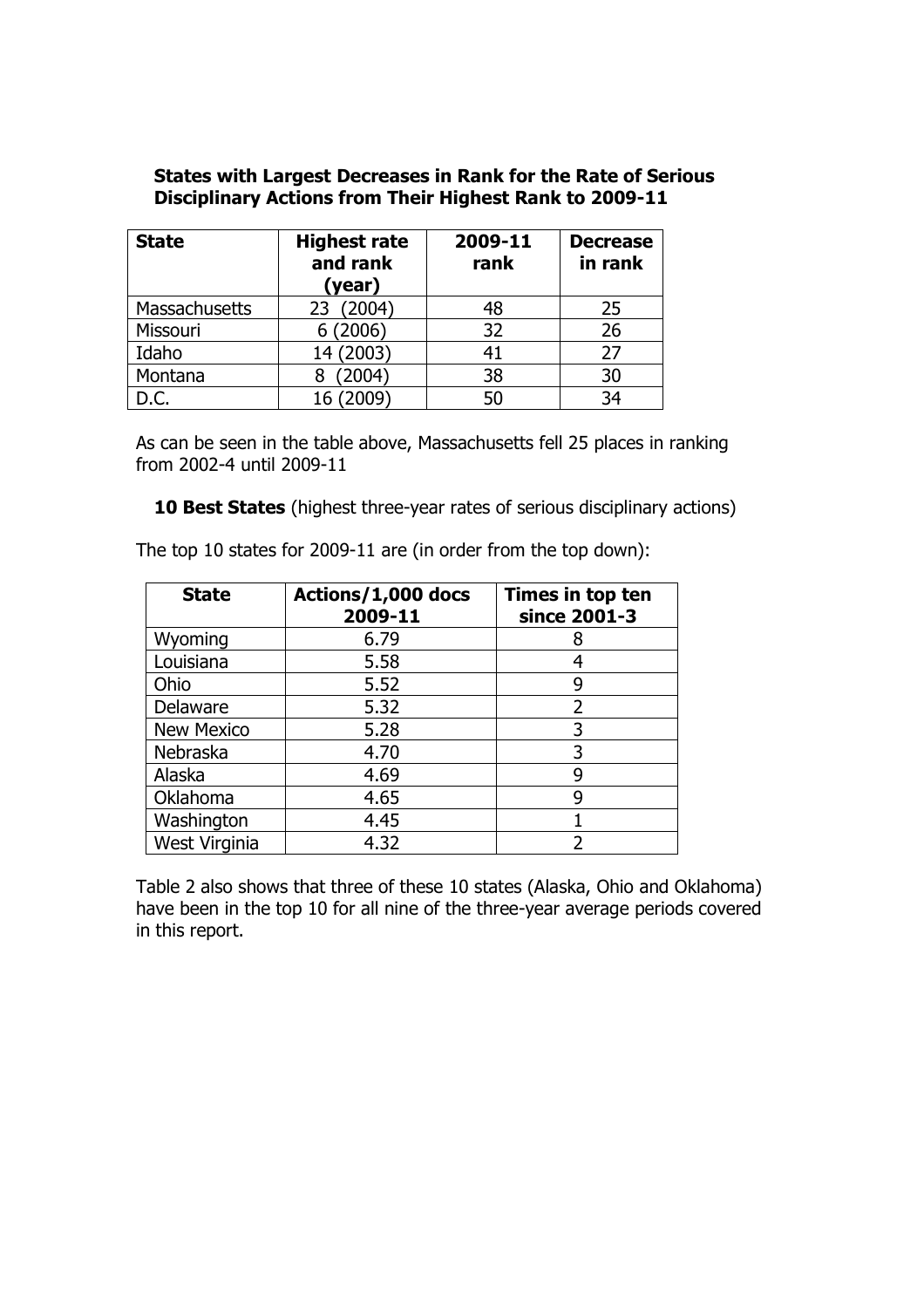#### **States with Largest Increases in Rank (20 or more) for the Rate of Serious Disciplinary Actions from Year of Lowest Average Rank\* to 2009-11**

| <b>State</b>          | Lowest rank<br>and rate<br>(year) | 2009-11<br>rank | Increase in<br>rank |  |  |
|-----------------------|-----------------------------------|-----------------|---------------------|--|--|
| <b>Delaware</b>       | 50 (2003)                         |                 | 46                  |  |  |
| Washington            | 45 (2006)                         |                 | 36                  |  |  |
| <b>Mississippi</b>    | 51 (2006)                         | 17              | 34                  |  |  |
| <b>Hawaii</b>         | 51 (2003)                         | 18              | 33                  |  |  |
| <b>North Carolina</b> | (2003)                            | 16              | 25                  |  |  |

\*See Table 2.

#### **Discussion**

-

These data demonstrate a remarkable variability in the rates of serious disciplinary actions taken by the state boards. Once again, only one of the nation's 15 most populous states, Ohio, is represented among those 10 states with the highest disciplinary rates. For the fourth year in a row, one of the largest states in the country, Florida, although showing some improvement, is still among the 10 states with the lowest rates of serious disciplinary actions. Absent any evidence that the prevalence of physicians deserving of discipline varies substantially from state to state, this variability must be considered the result of the boards' practices. Indeed, the "ability" of certain states to rapidly increase or rapidly decrease their rankings (even when these are calculated on the basis of three-year averages) can only be due to changes in practices at the board level, often related to the resources available to have adequate staffing; the prevalence of physicians eligible for discipline cannot change so rapidly.

Moreover, there is considerable evidence that most boards are underdisciplining physicians. For example, in a report on doctors disciplined for criminal activity that we published in 2006, 67 percent of insurance fraud convictions and 36 percent of convictions related to controlled substances were associated with only non-severe discipline by the board.<sup>1</sup>

In this report, we have concentrated on the most serious disciplinary actions. Although the FSMB does report less severe actions, such as fines and reprimands, it is not appropriate to provide such actions with the same

 $<sup>1</sup>$  Jung P, Lurie P, Wolfe SM. U.S. Physicians Disciplined For Criminal Activity. Health Matrix 2006;</sup>  $16.335 - 50$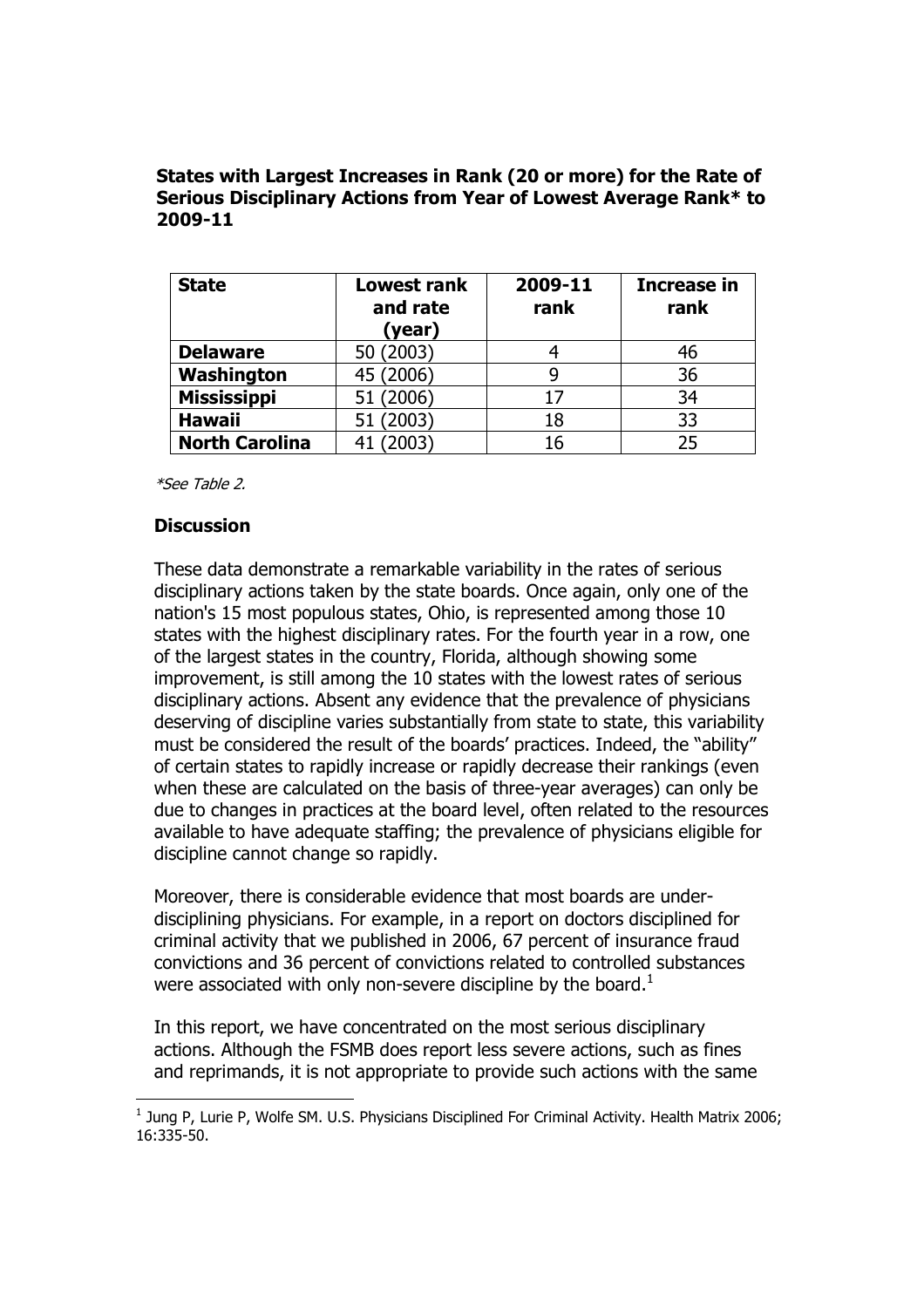weight as license revocations, for example. A state that embarks on a strategy of switching over time from revocations or probations to fines or reprimands for similar offenses should have a rate and a ranking that reflects this decision to discipline less severely.

A relatively recent trend has been for state boards to post the particulars of disciplinary actions they have taken on the Internet. In October 2006, Public Citizen's Health Research Group published a report that ranked the states according to the quality of those postings. $<sup>2</sup>$  The report showed variability in</sup> the quality of those Web sites akin to that reported for disciplinary rates in this report. There was no correlation between state ranking in the Web site report and state ranking in that year's disciplinary rate report (Spearman's  $rho = 0.0855$ ;  $p=0.55$ ). A good Web site is no substitute for a poor disciplinary rate (or vice versa); states should both appropriately discipline their physicians and convey that information to the public. However, no state ranked in the top 10 in both reports.

This report ranks the performance of medical boards by their disciplinary rates; it does not purport to assess the overall quality of medical care in a state or to assess the function of the boards in other respects. It cannot determine whether a board with, for example, a low disciplinary rate has been starved for resources by the state or whether the board itself has a tendency to mete out lower (or no) forms of discipline. From the patient's perspective, of course, this distinction is irrelevant.

#### **What Makes the Better Boards "Better"?**

Boards are likely to be able to do a better job in disciplining physicians if the following conditions are met:

- Adequate funding (all money from license fees going to fund board activities instead of going into the state treasury for general purposes)
- Adequate staffing
- Proactive investigations rather than only reacting to complaints
- The use of all available/reliable data from other sources, such as Medicare and Medicaid sanctions, hospital sanctions, malpractice payouts, and the criminal justice system
- Excellent leadership

-

- Independence from state medical societies
- Independence from other parts of the state government so that the board has the ability to develop its own budgets and regulations

<sup>&</sup>lt;sup>2</sup> Larson, M, Marcus B, Lurie P, Wolfe SM. 2006 Report of Doctor Disciplinary Information on State Web Sites: A Survey and Ranking of State Medical and Osteopathic Board Web Sites, available at http://www.citizen.org/Page.aspx?pid=700.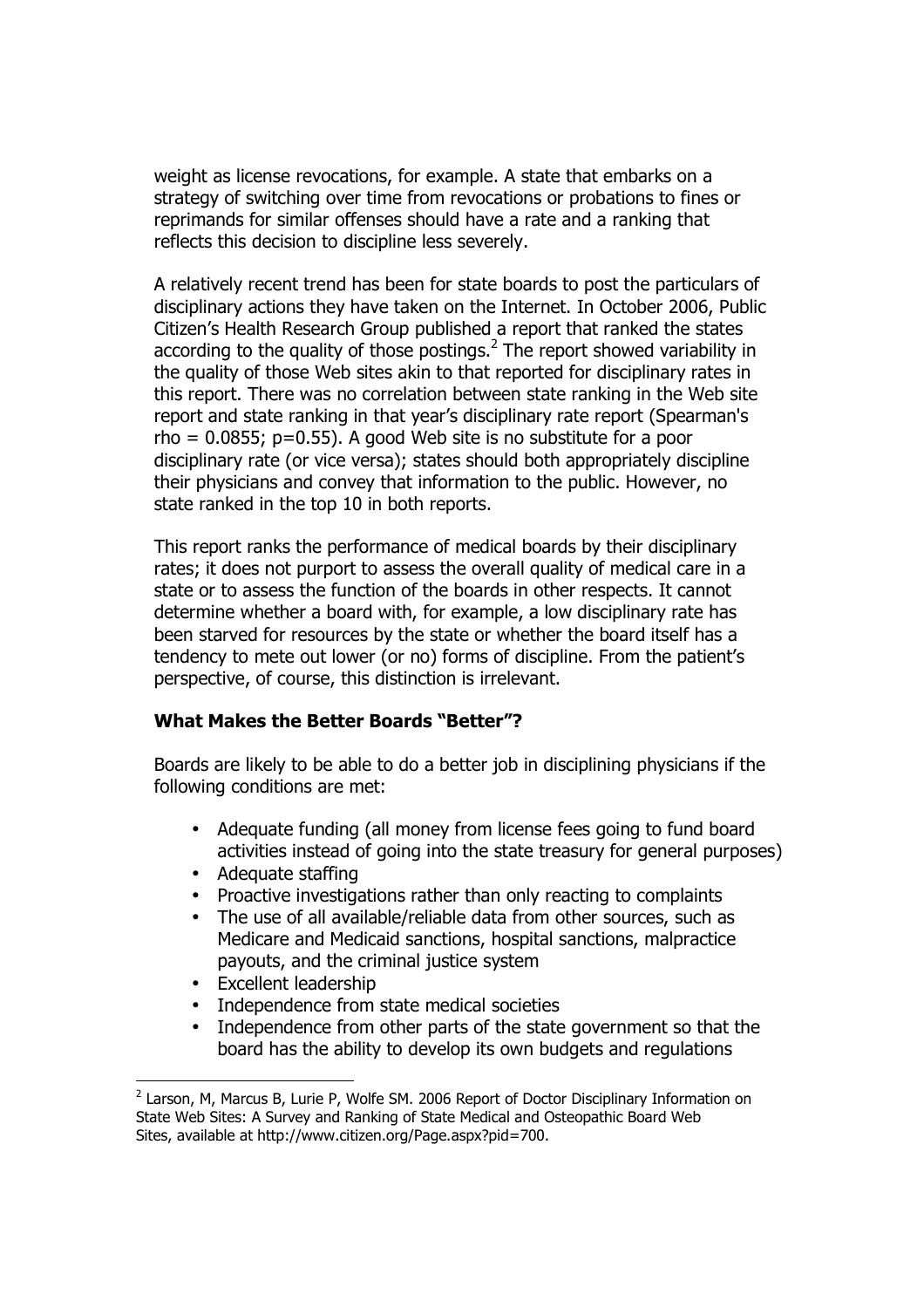• A reasonable legal standard for disciplining doctors ("preponderance of the evidence" rather than "beyond a reasonable doubt" or "clear and convincing evidence")

Most states are not living up to their obligations to protect patients from doctors who are practicing medicine in a substandard manner. Serious attention must be given to finding out which of the above bulleted variables are deficient in each state. Action must then be taken, legislatively and through pressure on the medical boards themselves, to increase the amount of discipline and, thus, the amount of patient protection. Without adequate legislative oversight, many medical boards will continue to perform poorly.

### **Methods**

-

Public Citizen's Health Research Group has calculated the rate of serious disciplinary actions per 1,000 doctors in each state. Using state-by-state data just released by the FSMB on the number of disciplinary actions taken against doctors in 2011, $3$  combined with data from earlier FSMB reports covering 2009 and 2010, we have compiled a national report ranking state boards by the rate of serious disciplinary actions per 1,000 doctors for the years 2009-11 (see Table 1) and for earlier three-year intervals (see Table 2).

Because some small states do not have many physicians, an increase or decrease of one or two serious actions in a year can have a much greater effect on the rate of discipline in such states (and their ranks) than it would in larger states. To minimize such fluctuations, we therefore calculate the average rate of discipline over a three-year period: the year of interest and the preceding two years. Thus, the newest ranking is based on rates from 2009, 2010 and 2011, not the rate for 2011 alone.

Our calculation of rates of serious disciplinary actions per 1,000 doctors by state is created by taking the number of such actions for each state (revocations, surrenders, suspensions and probation/restrictions — the first two categories in the FSMB data) and dividing that by the American Medical Association (AMA) data on total M.D.s as of December 2010<sup>4</sup> in that state. We add to this denominator the number of osteopathic physicians<sup>5</sup> for the 37 boards that are combined medical/osteopathic boards. We then multiply

 $3$  Federation of State Medical Boards. Summary of 2011 Board Actions, available at http://fsmb.org/pdf/2011-summary-of-board-actions.pdf

<sup>&</sup>lt;sup>4</sup> Physician Characteristics and Distribution in the U.S. American Medical Association, 2011 Edition.

<sup>&</sup>lt;sup>5</sup> Fact Sheet: American Osteopathic Association. Statistics as of August, 2004, available at http://www.osteopathic.org/index.cfm?PageID=aoa\_ompreport\_us#50.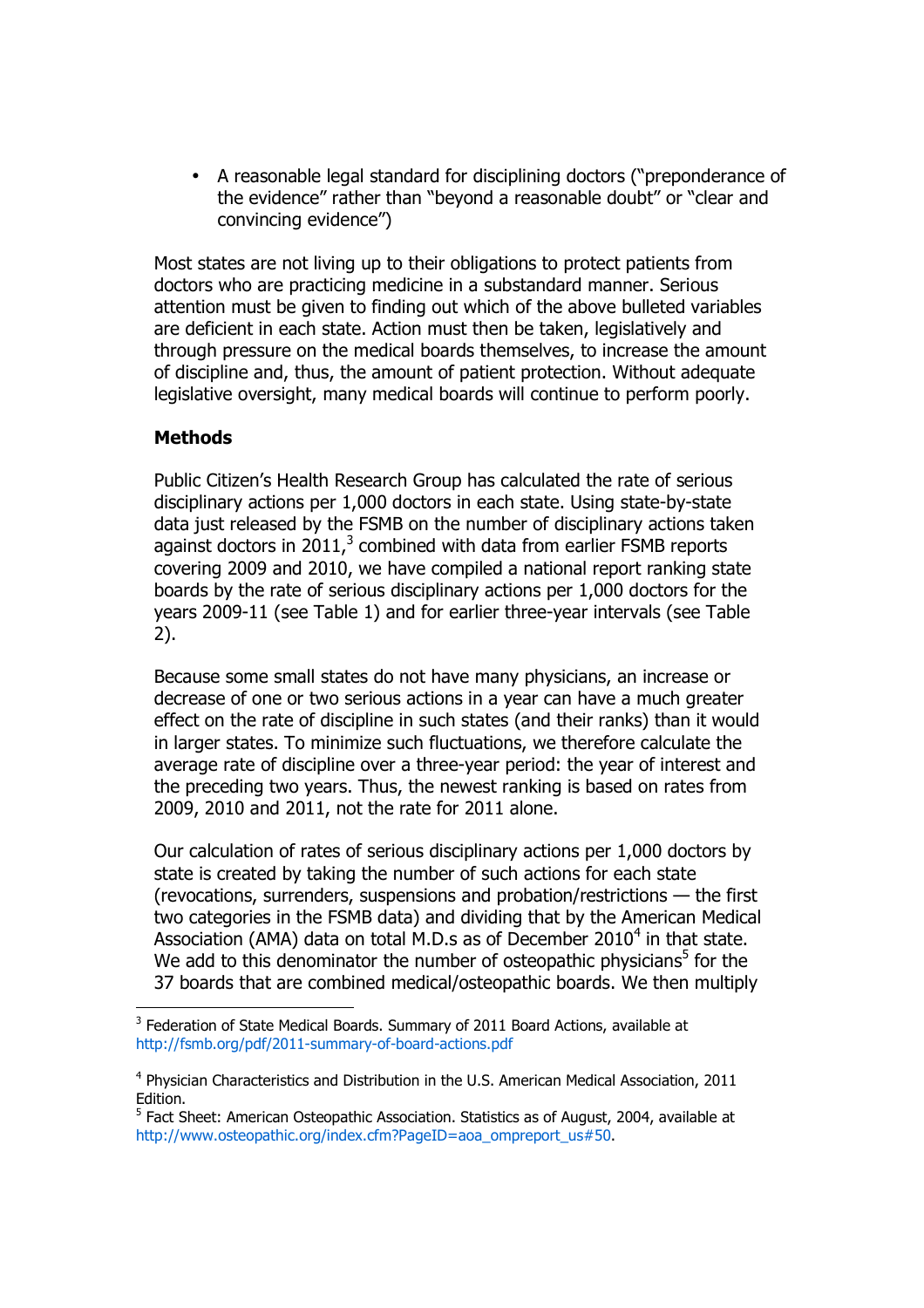the result by 1,000 to get board disciplinary rates per 1,000 physicians. This rate calculation is done for each year and the average rate for the last three years is used as the basis for this year's state board rankings (Table 1). We then repeated these calculations for each of the seven previous three-year intervals (2001-3, 2002-4, 2003-5, 2004-6, 2005-7, 2006-8, and 2007- 9, Table 2).

In previous years, we used AMA data on non-federal M.D.s, but since then the AMA now only provides information on the total number of licensed physicians, without a breakdown by federal/non-federal status. We therefore amended our traditional protocol to use data on the *total* number of M.D.s in each state as the denominator in calculating the rates. When we did this for the first time, to ensure that the ranks based on this new denominator are as comparable as possible to data from previous years, we entered the data for total physicians and re-calculated the rates of serious actions of every state for each year in the period from 2001-6, as well as the related threeyear rankings. All states' rates, as currently calculated, are therefore somewhat lower than rates in our previous reports because of the larger denominator. However, this had no effect on the rankings of most states because the larger denominators affect all states<sup>6</sup>: the ranks of 39 of the states for the 2002-4 interval, for example, were identical to what they had been in our report for that interval issued in 2005, $^7$  in which we used only non-federal physicians. Of the 12 states with different ranks, the rank of six increased by only one place and the other six decreased by one place.

-

 $<sup>6</sup>$  This is not surprising, as in the 2004 edition of the AMA publication, the last to include the</sup> federal/non-federal physician breakdown, only 2.46 percent of all physicians were federal employees. Moreover, these physicians were disproportionately represented in a small number of states (e.g., Alaska, District of Columbia, Maryland and Hawaii).

 $^7$  Wolfe, SM, Lurie P. Ranking of the Rate of State Medical Boards' Serious Disciplinary Actions: 2002-2004, available at http://www.citizen.org/Page.aspx?pid=2381.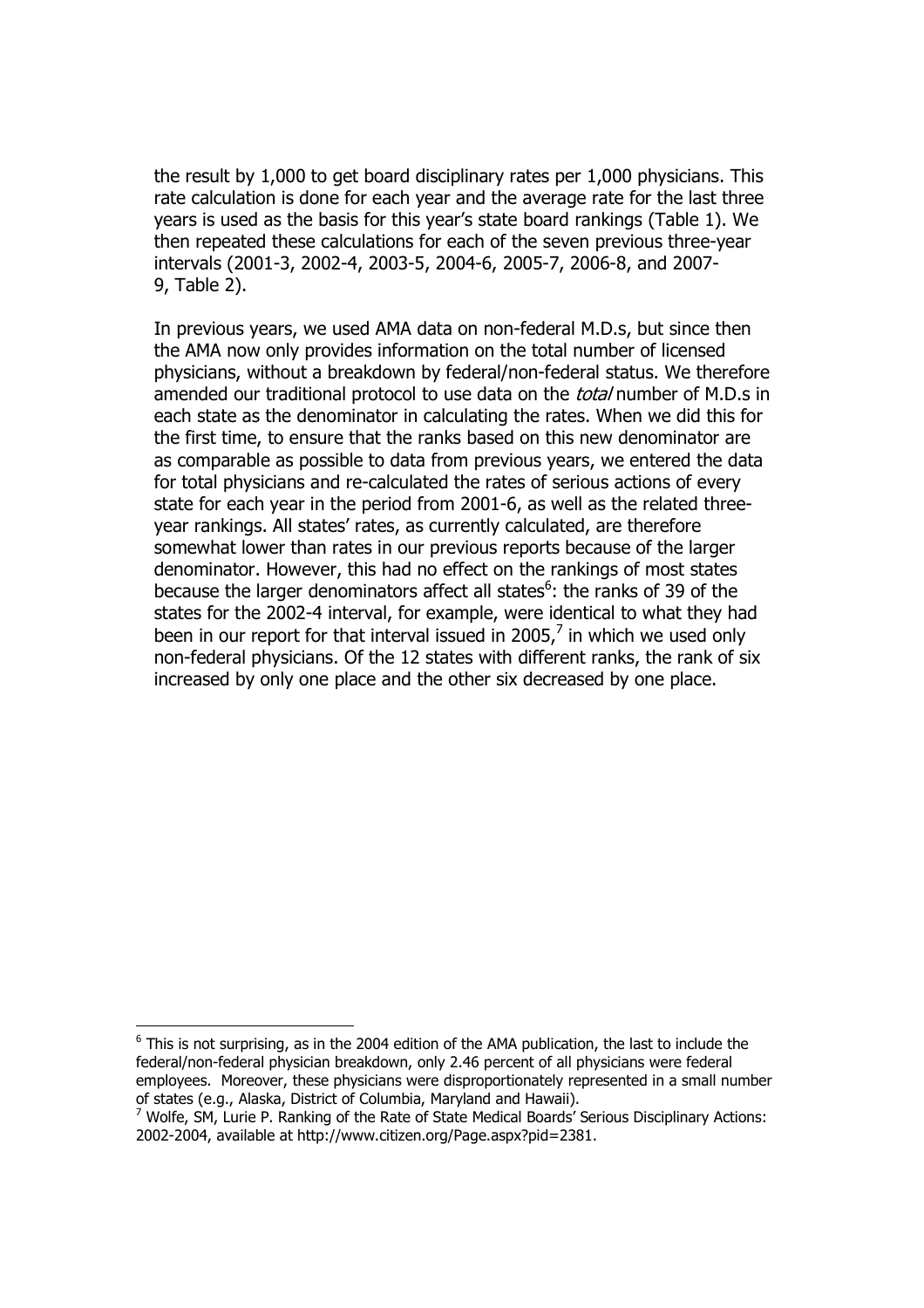#### **RATES AND RANKING OF THE RATE OF STATE MEDICAL BOARDS' SERIOUS DISCIPLINARY ACTIONS, 2009-2011**

#### **Table 1: Ranking of Serious Doctor Disciplinary Action Rates by State Medical Licensing Boards, 2009-2011**

| Rank            |                        | <b>Number of Serious</b> | <b>Number of Physicians,</b> | Serious Actions per 1,000 Physicians, |
|-----------------|------------------------|--------------------------|------------------------------|---------------------------------------|
| 2009-2011       | <b>State/District</b>  | Actions, 2011            | $2011^{2,3}$                 | $2009 - 20114$                        |
| $\mathbf{1}$    | Wyoming                | 12                       | 1340                         | 6.79                                  |
| $\overline{2}$  | Louisiana              | 56                       | 13767                        | 5.58                                  |
| 3               | Ohio                   | 234                      | 40569                        | 5.52                                  |
| 4               | Delaware               | 18                       | 2858                         | 5.32                                  |
| $5\phantom{.0}$ | New Mexico             | 28                       | 5759                         | 5.28                                  |
| 6               | Nebraska               | 23                       | 5347                         | 4.70                                  |
| $\overline{7}$  | Alaska                 | $\overline{7}$           | 1990                         | 4.69                                  |
| 8               | Oklahoma               | 33                       | 7619                         | 4.65                                  |
| $\overline{9}$  | Washington             | 109                      | 21795                        | 4.45                                  |
| 10              | West Virginia          | 22                       | 4922                         | 4.32                                  |
| 11              | Arizona                | 50                       | 16944                        | 4.12                                  |
| 12              | Colorado               | 58                       | 16787                        | 4.08                                  |
| 13              | Kentucky               | 52                       | 11959                        | 3.94                                  |
| 14              | North Dakota           | 3                        | 1899                         | 3.75                                  |
| 15              | lowa                   | 26                       | 7966                         | 3.60                                  |
| 16              | North Carolina         | 83                       | 28799                        | 3.56                                  |
| 17              | Mississippi            | 38                       | 6511                         | 3.56                                  |
| 18              | Hawaii                 | 11                       | 5087                         | 3.53                                  |
| 19              | <b>Illinois</b>        | 143                      | 44284                        | 3.45                                  |
| 20              | Oregon                 | 48                       | 13755                        | 3.36                                  |
| 21              | Indiana                | 64                       | 16850                        | 3.25                                  |
| 22              | Virginia               | 74                       | 26577                        | 3.11                                  |
| 23              | Maine                  | 15                       | 4426                         | 3.05                                  |
| 24              | New York               | 280                      | 89794                        | 2.98                                  |
| 25              | Arkansas               | 18                       | 7060                         | 2.95                                  |
| 26              | Kansas                 | 26                       | 8321                         | 2.93                                  |
| 27              | Maryland               | 92                       | 28075                        | 2.91                                  |
| 28              | California             | 365                      | 118110                       | 2.86                                  |
| 29              | Pennsylvania           | 123                      | 44988                        | 2.82                                  |
| 30              | Texas                  | 206                      | 65149                        | 2.79                                  |
| 31              | Vermont                | $\overline{7}$           | 2752                         | 2.78                                  |
| 32              | Missouri               | 48                       | 19030                        | 2.76                                  |
| 33              | <b>Tennessee</b>       | 39                       | 19035                        | 2.72                                  |
| 34              | South Dakota           | 6                        | 2244                         | 2.71                                  |
| 35              | Alabama                | 31                       | 12051                        | 2.69                                  |
| 36              | New Hampshire          | 13                       | 4838                         | 2.65                                  |
| 37              | Georgia                | 67                       | 25443                        | 2.65                                  |
| 38              | Montana                | $\overline{7}$           | 2817                         | 2.63                                  |
| 39              | Michigan               | 71                       | 29331                        | 2.56                                  |
| 40              | Utah                   | 17                       | 6865                         | 2.44                                  |
| 41              | Idaho                  | 11                       | 3504                         | 2.43                                  |
| 42              | Florida                | 171                      | 58026                        | 2.28                                  |
| 43              | New Jersey             | 78                       | 33991                        | 2.26                                  |
| 44              |                        | 10                       | 5899                         | 2.07                                  |
| 45              | Nevada<br>Rhode Island | 13                       | 4869                         | 2.02                                  |
| 46              | Wisconsin              | 43                       | 18160                        | 1.90                                  |
| 47              | Connecticut            | 34                       | 15747                        | 1.82                                  |
| 48              | Massachusetts          | 53                       | 36128                        | 1.66                                  |
| 49              | Minnesota              | 28                       | 18721                        | 1.49                                  |
| 50              | District of Columbia   | $\overline{2}$           | 5896                         | 1.47                                  |
| 51              | South Carolina         | 20                       | 12774                        | 1.33                                  |
|                 |                        |                          |                              |                                       |

Rank is calculated based upon an average of the disciplinary rates for 2009, 2010 and 2011.

l

 $^2$  Includes osteopathic physicians for boards with jurisdiction over both physicians and osteopaths.

 In previous reports we used nonfederal physicians, but in this report we used data for total physicians because the American Medical Association no longer provides physician data broken down by federal/nonfederal status.

Disciplinary rate for the period is calculated by averaging the disciplinary rates over the three-year period 2009-11.